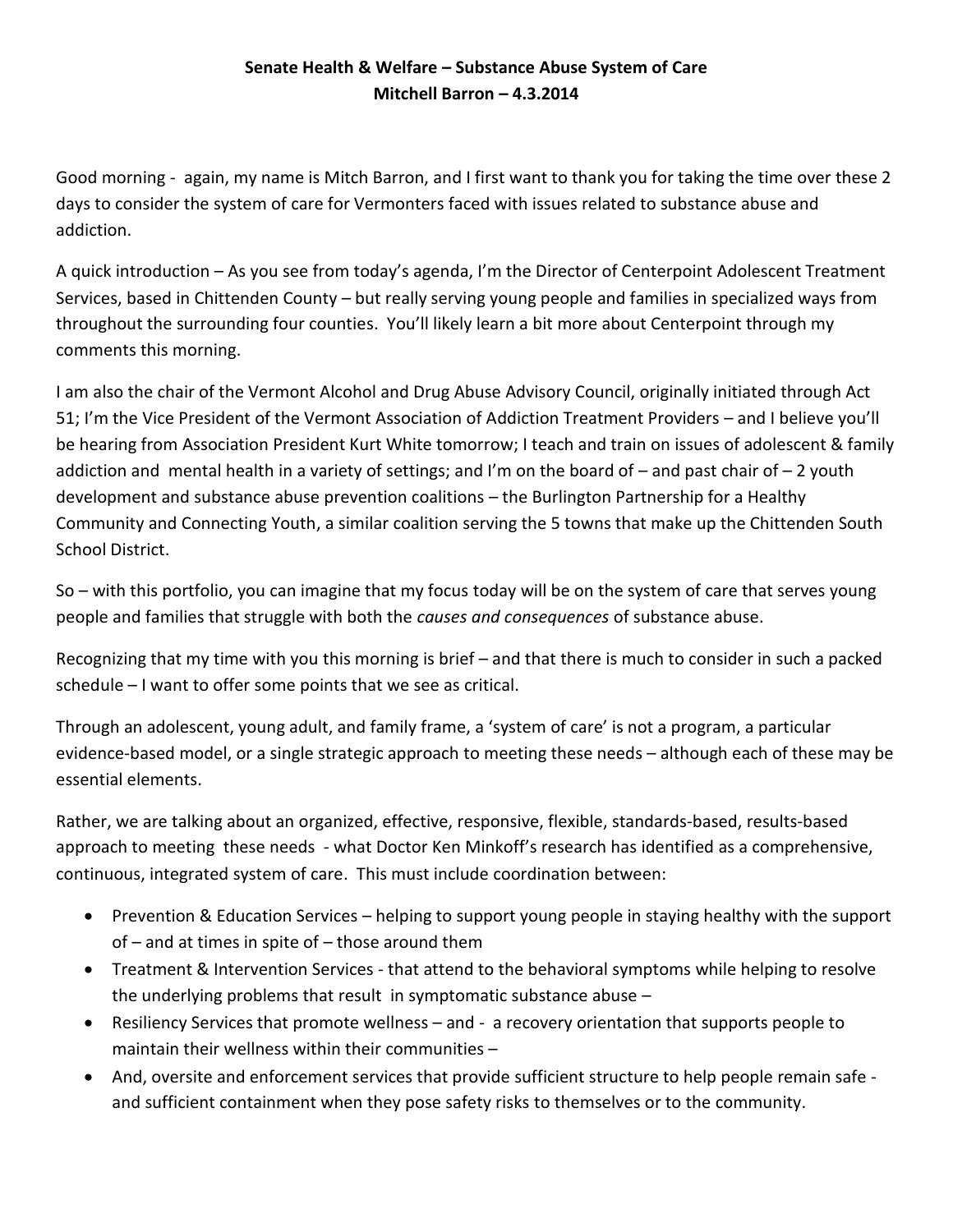Additionally, principles that are essential to consider include:

- flexibility in services and programs and the flexible and blended funding that supports this client and family centered approach; We have come to recognize that there is no one-size-fits-all in health care, mental health care, or addictions services – and a system-of-care *allows for* and funds this individualized and personalized approach to care.
- We must consider responsiveness, to insure that people are getting what they need, when they need it and in the right 'dose' – or volume – or frequency - to best meet their needs,
- and we must incorporate creativity in service delivery essential when a person's readiness to change or desire to change may start out fairly low – a pretty common situation when working with teens

With these principles in mind, we have some good news to share.

**First**, when we implement a system of care consistent with these considerations, we see some remarkable success – not just *moderate growth* or *mild improvements in behavior* or *compliance with expectations* – but some remarkable, sustainable outcomes. I've been at Centerpoint for 17 years; we serve almost 800 teens and families in one way or another over the course of a year; we have a lot of stories – a lot of people who stay in touch, or get back in touch; sometimes just to say *hello*, sometimes to say *help,* but just as often to say *thanks.* And we cherish these stories – these are stories of Vermonters who – with the right supports provided in the right way from the right people – really, a system of caring – Vermonters who have overcome some of life's greatest hardships.

**Second**, this approach – with these outcomes – is not only affordable, but is economical. I do not need to speak to you-all about the data regarding costs of prevention, early intervention, even intensive treatment, as compared to the costs of chronic care through hospitalization or incarceration - or to put a price tag on the costs of the loss of a productive life and community contribution.

> Comprehensive, coordinated integrated services that are delivered in a flexible, responsive and creative manner – show great outcomes and can be delivered in a cost effective manner. Ken Minkoff's research substantiates this – my almost 25 years working with teens and families gives me the proof.

**So the good news**… Vermont is nicely poised to build – and expand – and enhance a statewide system of care for adolescents, young adults, and their families. Some amazing, exciting things are happening.

Firstoff, You may be aware of the – relatively brand new – **Vermont Youth Treatment Enhancement Program**. A federally funded initiative, with a 4 year grant – bringing specific evidence-based programs and models of service to Vermont youth and families – but most importantly, setting the stage for a system that:

- Improves access to care, with expanded community-based, school-based, and co-located services.
- Reduces obstacles to care, with services that offer immediate response. For almost a year now at Centerpoint – we have offered an immediate response assessment and intake process. It is not a matter of what week can you come in or waiting lists – we are saying 'what time can you come in'  $$ typically with a 24 hour turnaround. And we are seeing absolutely remarkable results.